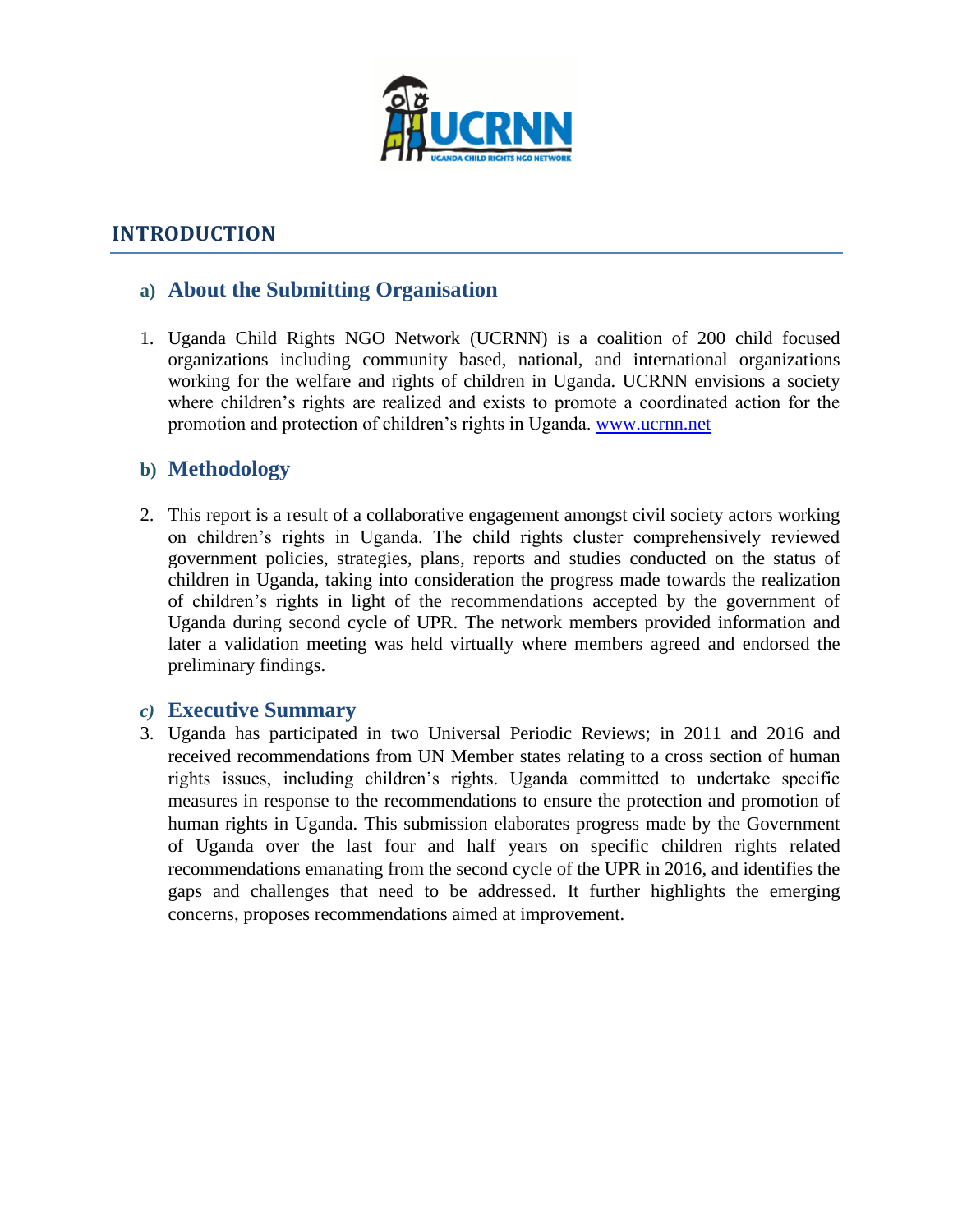# **SECTION A: SUBMISSION ON STATUS OF IMPLEMENTATION OF ACCEPTED RECOMMENDATIONS IN RELATION TO THE RIGHTS OF CHILDREN**

## *A.1 Recommendation:* **116.4 Ratify the Convention on Protection of Children and Cooperation in respect of Inter-country Adoption (Madagascar);**

4. Uganda did not ratify the Convention on Protection of Children and Cooperation in respect of Inters country Adoption.

#### **Emerging concerns**

- 5. And whereas the Government during this period adopted the Children (Amendment) Act 2016 which carries provisions on Inter country adoption; these provisions remain inadequate to offer the required protection and safeguards.
- 6. Furthermore, while Section 32 of the Refugee Act provides that every refugee child is entitled to the rights and freedoms provided for in the Children Act, section 27(5) of the Refugee Act empowers Commissioner for Refugees to recommend for adoption a child who arrives in Uganda unaccompanied and who wishes to remain as a refugee without considering other forms of temporary care recognized by the Children Act. This is not in harmony with Article 23.3 of the African Charter<sup>i</sup>

#### **Recommendations:**

- 7. Expedite the process of ratification of the Hague Convention on Inter country Adoption.
- 8. Amend the Refugee Act to recognize other forms of temporary care as provided under the Children Act.

## **A.2 Recommendation: 115.36 Accelerate the establishment and functioning of the National Children's Authority to prevent and combat violence, exploitation and other degrading practices (Spain);**

- 9. The government of Uganda in 2016 established the National Children's Authority as an autonomous body pursuant to the Children (Amendment) Act 2016.
- 10. The Authority, however, has no board and is faced with under staffing and funding which inhibits the Authority's ability to effectively carry out its mandate.

#### **Recommendation:**

11. Fully operationalize the National Children's Authority with a board and Increase funding to guarantee its effectiveness.

## **A. 3 Recommendation on the Rights related to name, identity, nationality**

- 12. Recommendations were made in relation to the rights related to name, identity and nationality including the following;
- a) 115.99 Exert further efforts to ensure that all children born in the national territory are registered (Sudan);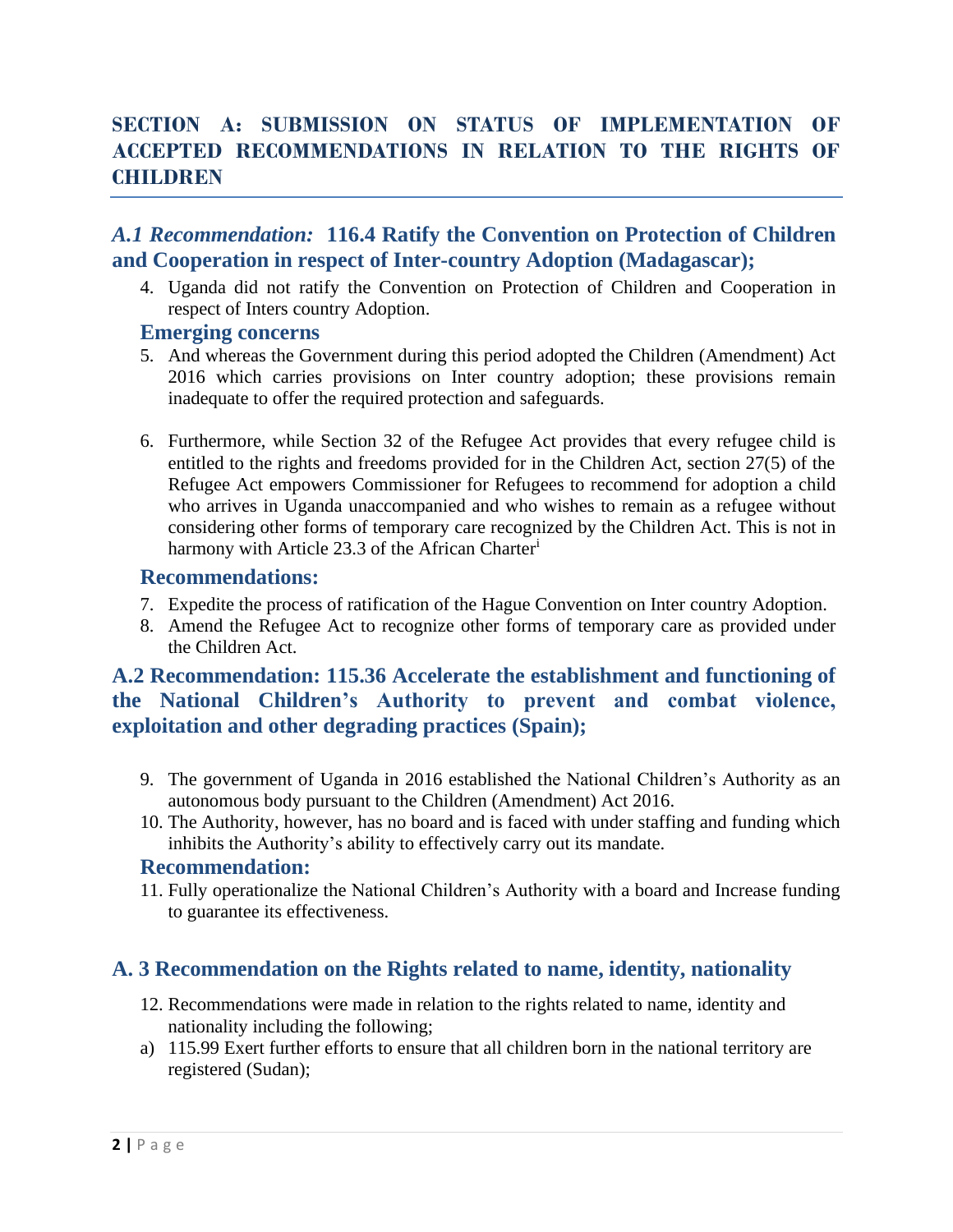- b) 115.100 Adopt measures to reduce the number of children without birth registration (Angola);
- 13. Overall, there has been slow progress in implementing these recommendations by the government of Uganda for the past four and half year. The 2017 Constitutional Amendments did not address these recommendations to foster further legislative reforms
- 14. Birth registration slightly increased during this period. Government adopted measures to enhance birth registration utilizing electronic and mobile registration at various registration points in order to ease, de-concentrate and intensify registration of children. Registration of children under five years rose from  $30\%$  in  $2011$ <sup>ii</sup>to  $60\%$  in  $2017$ <sup>iii</sup>. Mothers are registering at the point of delivery in hospitals or when they take children for immunization. Births of children in hospitals are registered and birth notifications issued immediately. Private hospitals are increasingly filing returns on births and deathsiv. However, challenges are evidenced with obtaining birth certificates.

#### **Substantive concern**

- 15. The 1995 Constitution of Uganda does not recognize the right of children born in Uganda to Ugandan citizenship if they would otherwise be stateless, which is incompatible with Article 6(4) of the African Charter. In addition, Uganda does not provide for safeguards against childhood statelessness and the Citizenship and Immigration Control Act, places children at increased risk as naturalized citizens cannot confer nationality on their children.
- 16. There is also express exclusion of refugees from the provisions of the Registration of Persons Act<sup>v</sup> on acquisition of nationality by registration. The UNCRC<sup>vi</sup>, the African Charter<sup>vii</sup>, the International Covenant on Civil and Political Rights and numerous other human rights treaties prohibit discrimination on grounds of "other status."<sup>viii</sup> Refugee status is clearly an example of "other status."
- 17. The government of Uganda has not implemented the commitments made at the Ministerial Conference on the Eradication of Statelessness in the Great Lakes Region which included completion of a legal study on statelessness and citizenship in order to better understand and address the factors leaving certain populations stateless or at risk of statelessness and to support comprehensive legal and constitutional reform by  $2021<sup>ix</sup>$ ; ensure that by 2024 safeguards are introduced and implemented in its nationality law, to grant nationality to children born on the territory who would otherwise be stateless and to prevent denial of attribution of nationality at birth on discriminatory grounds.
- 18. Uganda continues to face challenges in registering births and providing certificates to the entirety of its populations including the large numbers of refugee and asylum seekers communities as Uganda continues to be the epicenter of forced displacement in the Great Lakes Region<sup>x</sup>. There is less coordination between stakeholders, such as NIRA, the Directorate of Immigration and Citizenship Control, the Ministry of Health, Local Government and health facilities to ensure that vulnerable populations and communities at risk of statelessness are particularly targeted during awareness-campaigns about birth registration. This is coupled with prohibitive costs and distances that hinder registration.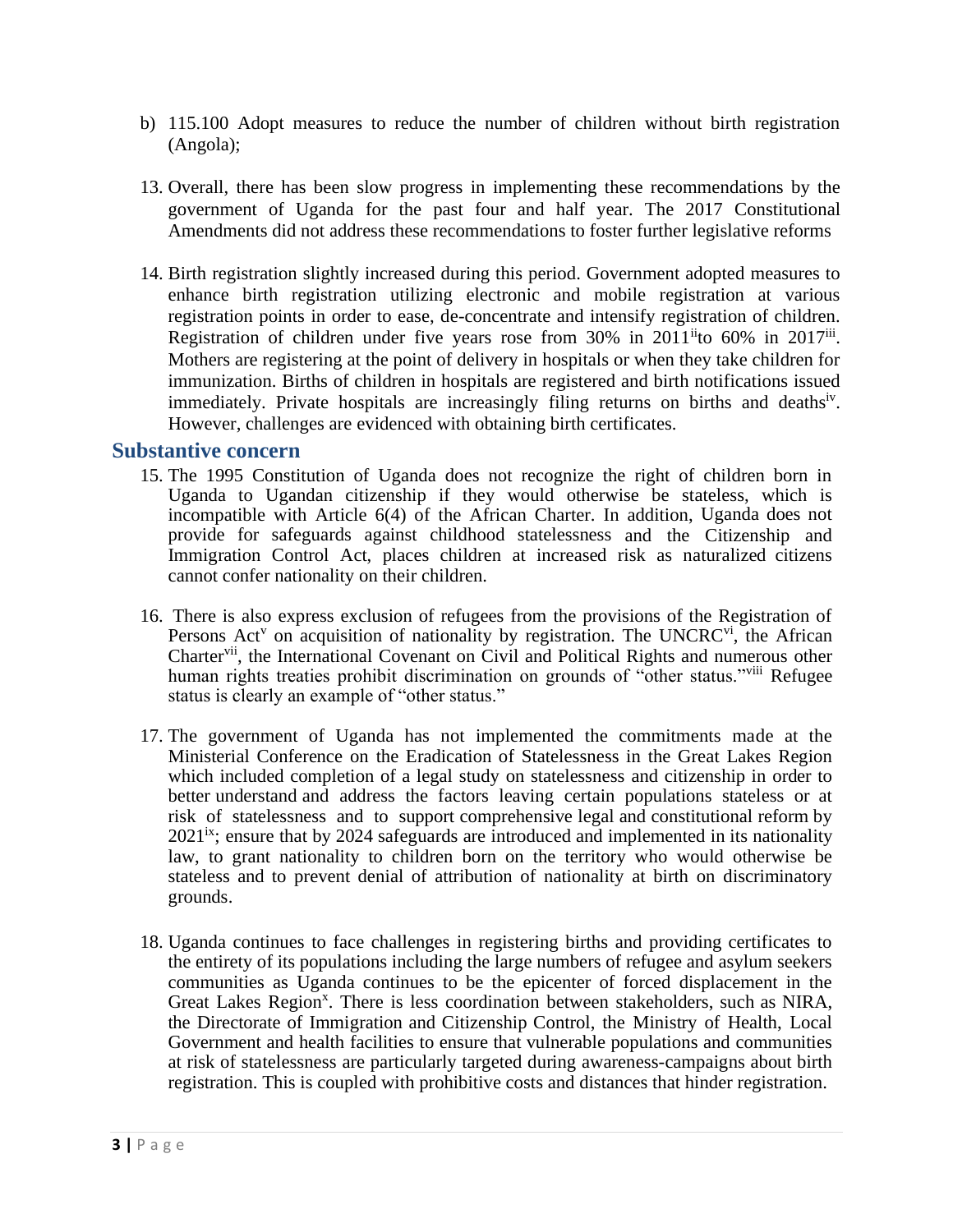19. Commendably, Uganda has been a state party to the 1954 Convention relating to the Status of Stateless Persons since 1965.<sup>xi</sup> Commitments have been made to ratify the 1961 Convention,<sup>xii</sup> in line with the Brazzaville Declaration<sup>xiii</sup> (Points 2/3) and the accompanying Action Plan  $(1.1.3. /1.1.4).$ <sup>xiv</sup> During a Ministerial Conference on the Eradication of Statelessness in the Great Lakes Region, the Ugandan government pledged to accede to the 1961 Convention on the Reduction of Statelessness noting that the state has the option to deposit its instruments of accession at a special treaty event at the High-Level Segment in October 2019 66. Government, however, did not deposit its instrument.

#### **Recommendations**

- 20. The Registration of Persons Act, Refugee Act or Children Act should be amended to recognize the obligation of authorities to register the birth, in Uganda, of children of refugees and asylum seekers. In particular, sections  $1(2)$  (b),  $14(2)$  (b) and  $25(e)$  of the Registration of Persons Act should be amended to eliminate the provisions that discriminate against refugees.
- 21. The Constitution should be amended to recognize the right of children born in Uganda to Ugandan citizenship, if they would otherwise be stateless.
- 22. Accede to the UN Statelessness Convention on the Reduction of Statelessness
- 23. Implement all the commitments made at the Ministerial Conference on the Eradication of Statelessness in the Great Lakes Region

## **A.4 Recommendation on Right to education – General**

- 24. The government accepted recommendations in relation to the right to education including the following;
- a) 115.126 Continue increasing the enrolment rate of children in primary schools and achieve equal gender opportunities, particularly in setting up policies that strengthen the rights of girls in education and provide education to all those who have been deprived (vulnerable groups), and improve the quality of the public education system (Libya);
- b) 115.128 Take further measures to improve children's enrolment, access, quality and sustainability of education, especially for girls (Ukraine);
- c) 115.124 Improve fair access to and the quality and sustainability of primary education (Diibouti):
- d) 115.125 Improve access to education, in particular in marginalized areas (Algeria)

## **Status of Implementation**

- 25. We commend the efforts undertaken by the government of Uganda to implement these recommendations.
- 26. Government developed and passed the National Guidelines for Prevention of Teenage Pregnancy and Re-entry of Child Mothers in School Settings (2020) as well as the Gender in Education Strategic Plan (2015-2020) to enable the increase in the enrolment rate of children in primary schools and achieve equal gender opportunities, particularly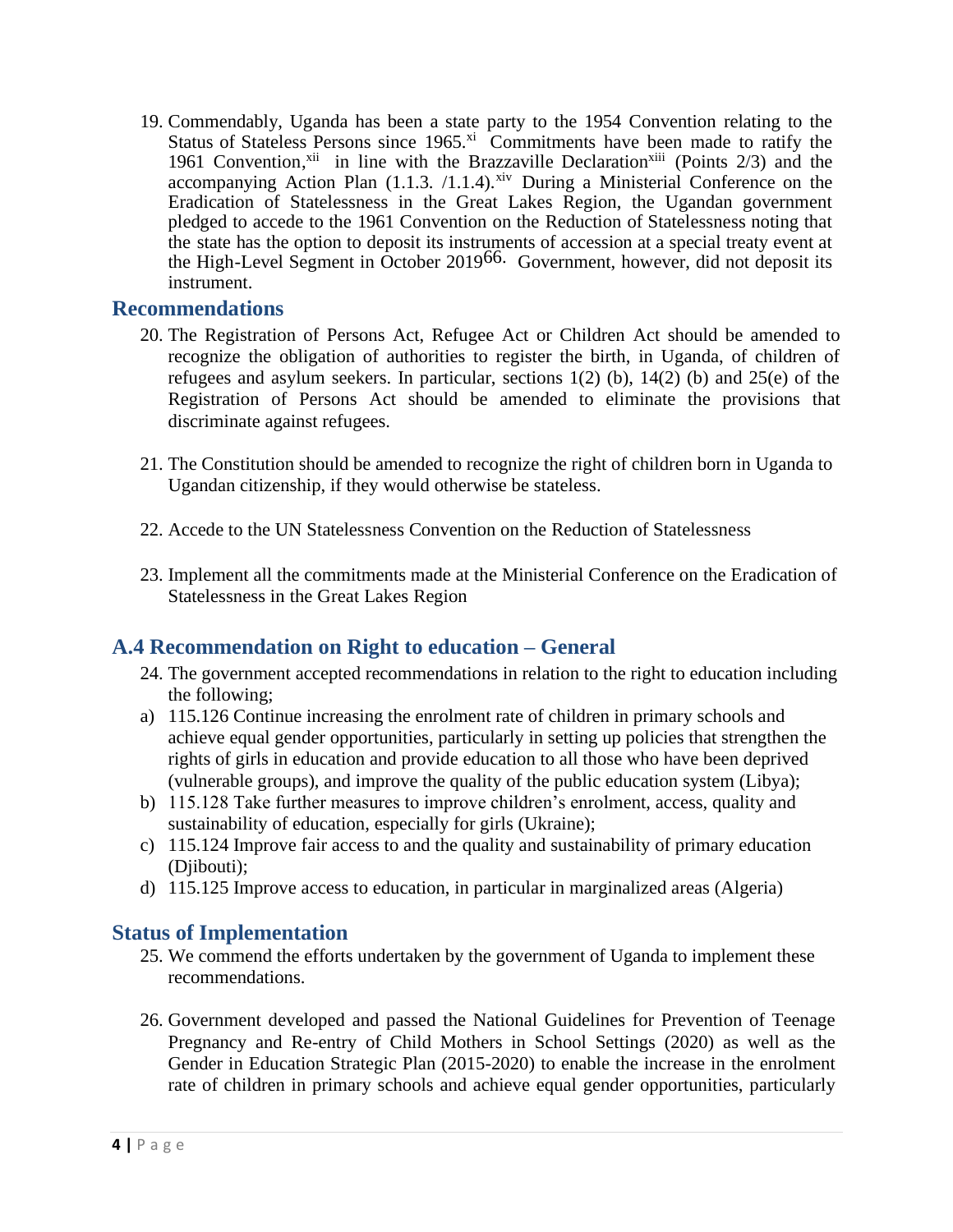in setting up policies that strengthen the rights of girls in education and provide education to vulnerable groups, and improve the quality of the public education system.

27. The provision of primary and secondary school education at the parish and subcounty level through Universal Primary and Secondary Education (UPE & USE) Programs has improved access to education but this improvement does not necessarily translate into equitable access to education. Some parishes and sub-counties are either too big or densely populated to be equitably served by one primary or secondary school<sup>xv</sup>. This ultimately affects the net enrollment rate

### **Substantive concerns**

- 28. The low funding of the education sector has affected quality of education in the county. The percentage share for education in the national budget continued to reduce during this period. In FY2016/17 the sector budget reduced from 15.6% in 2012/13 to 11.08%. In FY2019/20, the education sector share of the national budget was 10.4%, representing 0.68%, reduction from the 11.08% of the FY2018/19 approved budget, the sector expenditure as a percentage of the Gross Domestic Product decreased from 2.78% to 2. 69%<sup>xvi</sup>. This is 3.31% below the internationally recommended 6%.<sup>xvii</sup> As a result of the failure to increase funding to education, schools implementing UPE and USE programs are operating with limited funds. This has made education unaffordable for children from poor and marginalized backgrounds. 67.6% of boys and 64.6% of girls who leave school attribute it to education being expensive and unaffordable and lack of funding to keep them in school.<sup>xviii</sup> The UPE and USE schools are operating with a lot of human resource and infrastructural constraints such as classrooms, teacher staff quarters, laboratories, and sanitation facilities. This has led to a high pupil classroom ratio currently standing at  $71:1.^{\text{six}}$
- 29. Key rights, principles and obligations recognized by the UNCRC, ACRWC are not recognized by current legislation<sup>xx</sup>. Even though primary education is compulsory and the legislation has some provisions about out-of-school children, it does not provide specifically for the prevention of school-leaving<sup>xxi</sup>.
- 30. The declining quality of education in public schools remains a major concern. Studies reveal that less than 50% of Primary 6 and Primary 7 children can grasp concepts that are taught at Primary 3 level<sup>xxii</sup>.
- 31. The growing weaknesses in the public education system delivery have opened space to the private sector to thrive in the delivery of education. Currently, at the primary level, about 39% of the schools are privately owned with about 21% enrollment rate of the learners<sup>xxiii</sup>. The private schools' share of primary education enrolment has been growing at an average of 1% per annum over the last years<sup>xxiv</sup>. At the secondary level, over  $66\%$ of the schools are privately owned and these have been enrolling on average 51% of students.<sup>xxv</sup> However, this growing number of private schools has not been matched with an effective and adequate regulatory framework and as a result, the number of private schools has gone beyond the capacity of the education sector to effectively regulate and monitor their operations.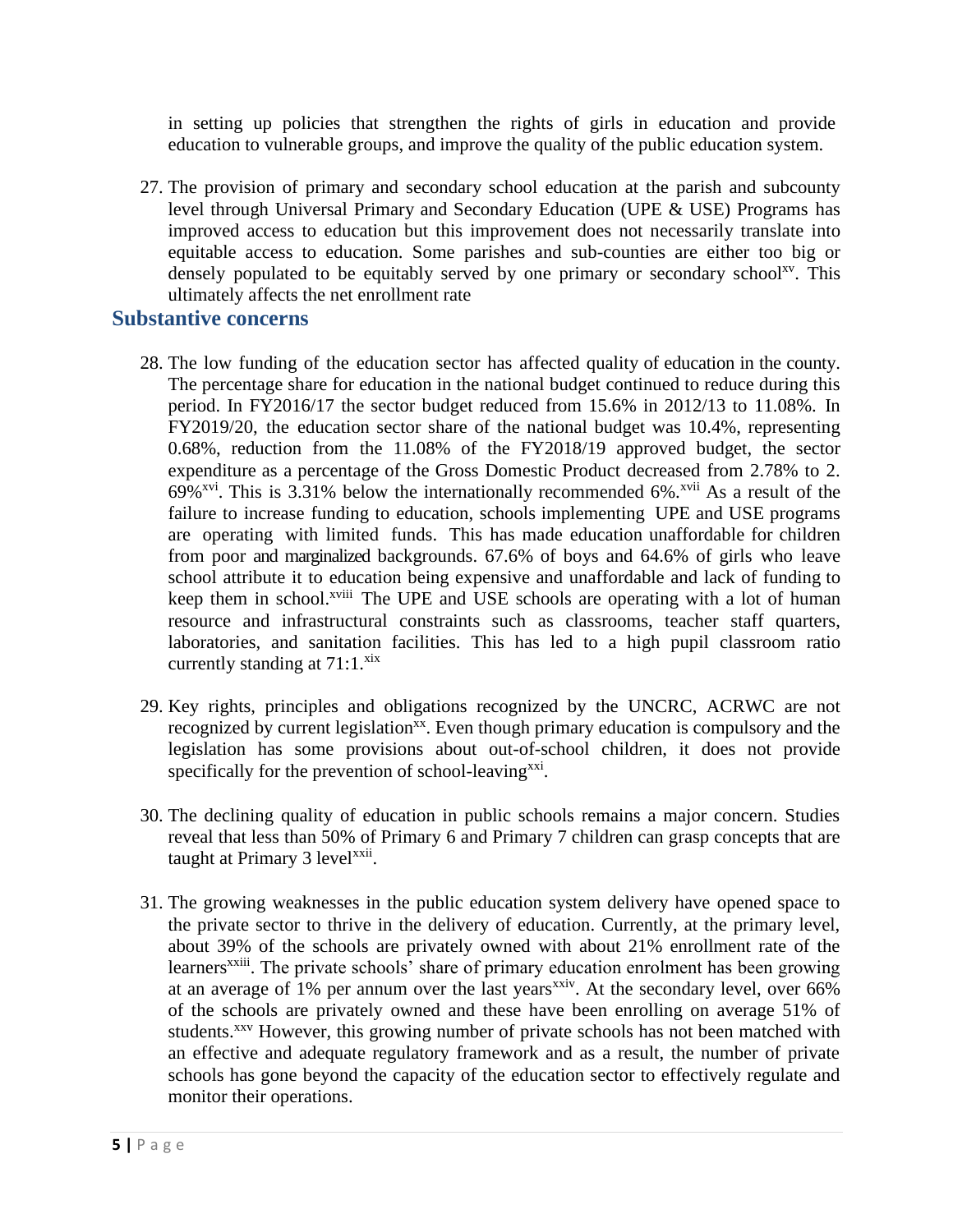32. In Uganda, despite existing legalization<sup>xxvi</sup> prohibiting corporal punishment, it is still used by many parents and teachers as the primary form of discipline, resulting into high prevalence of physical violence suffered by children at home and in the community. Evidence indicates that 29.3% of girls and 40.8% of boys experience physical violence by an adult in the community most often by a teacher while at school<sup>xxvii</sup>. In addition, classmates are the most frequent perpetrators of sexual abuse (26.6%) often against girls and teacher to student sexual violence is on the increase<sup>xxviii</sup>. All these have continued to make the school environment hostile for children leading to drop outs.

#### **Recommendations:**

- 33. The government should immediately prioritize and increase financial investment in the public education sector by allocating 20% of the budget to education.
- 34. The Education Act should be amended to include a section requiring schools to accommodate pregnant students and support them in completing primary and or secondary education to bring the Act in line with Article 11.6 of the African Children Charter.
- 35. The government should take all necessary measures to regulate the private education sector by monitoring their compliance with education standards and where necessary review and amend its laws and policies governing private education providers. The government must strengthen public schools.
- 36. Uganda should undertake capacity strengthening of teachers on positive discipline to replace the use of corporal punishment by teachers and other school authorities.

## **A.5 Recommendation: 115.20 Take the measures necessary for the amendment of the law on children in accordance with the Convention on the Rights of Persons with Disabilities (Togo)**

- 37. The Government is commended for amending the Children Act Cap 59 as amended (2016) that underscores the standards of regional and international conventions like the ACRWC, UNCRC and its Optional Protocols. It incorporates provisions on children with special needs.
- 38. It is also worth noting that government adopted the National Disability Inclusive Planning Guidelines for Uganda in 2017 that seek to address issues of disability in the country. Uganda officially recognized local sign language to enable children with disability overcome communication barriers.
- 39. However, in 2017, the Uganda Human Rights Commission found that one requirement of the Convention on Rights of Persons with Disabilities was not met by the current legislation in force and that is providing information, services and support to the families of children with disabilities, so as to prevent the concealment, abandonment, neglect or segregation of such children.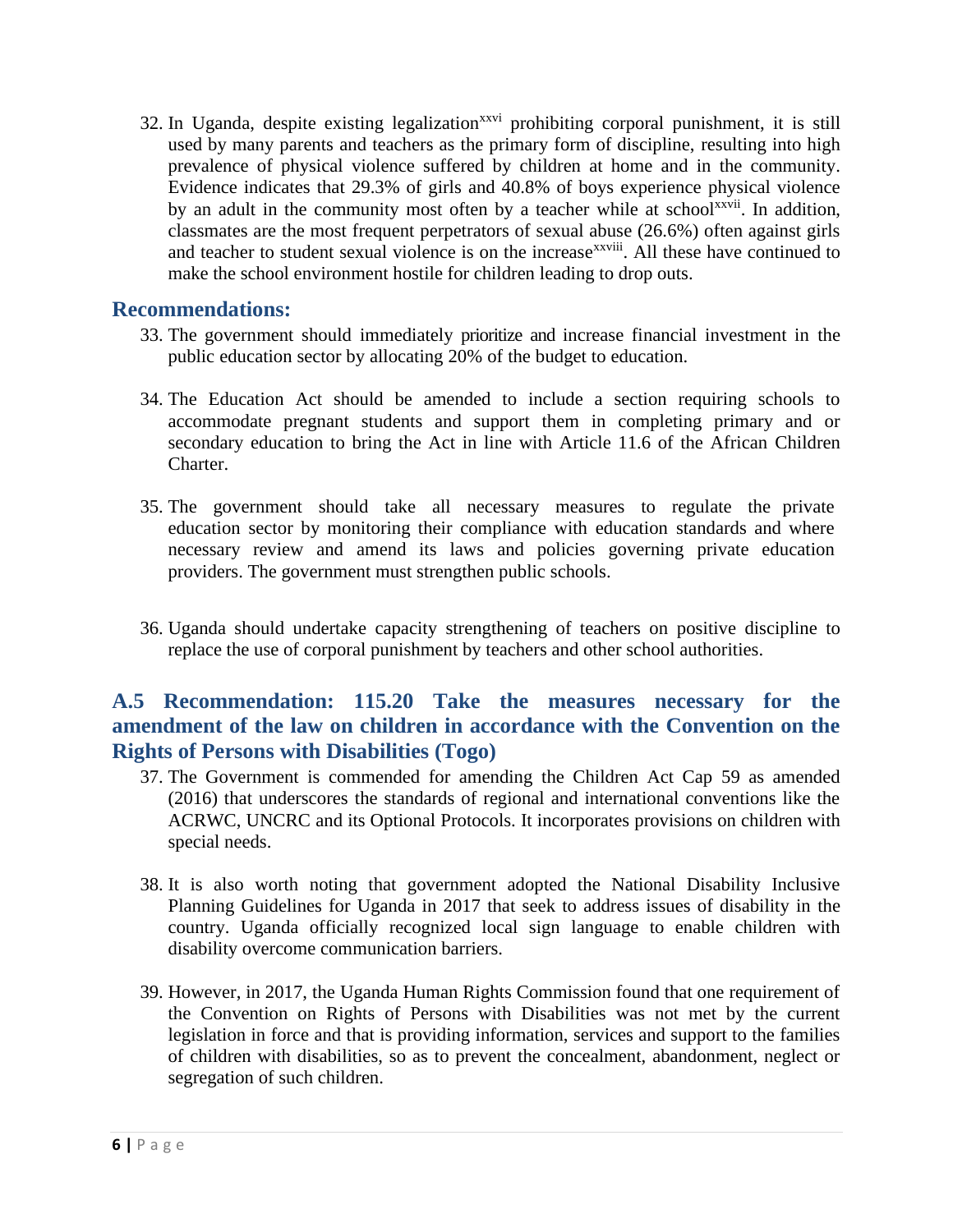### **Recommendations:**

40. Amend the Persons with Disabilities Act to criminalize the concealment, abandonment, neglect or segregation of children with disabilities.

# **A.6 Recommendation relating to Children: family environment and alternative care**

- 41. The government of Uganda received and accepted three recommendations in relation to the children: family environment and alternative care including the following;
- a) 115.71 Strengthen the fight against violence against children and the care of abandoned children (Algeria);
- b) 115.14 Enact legislation prohibiting violence against children in all settings (Zambia);
- c) 115.80 Continue to develop strategies to protect children, including measures to ensure that children living on the street and in foster care institutions have the right to live in a family and have access to health and education (Chile);

## **Status of implementation**

- 42. The government of Uganda is commended for developing and rolling out the Remand Homes Management Information System and the Children's Home Management Information System (Children First Software) to identify and manage a plan to actively achieve the best family-based outcome for the registered child; and monitoring activities and welfare of children in the Remand Homes in Uganda respectively.
- 43. In 2019, the Ugandan cabinet and parliament approved approximately \$1.5 million in funding as part of a strategic action plan that aims to expand efforts to remove street children working in Kampala and provide services<sup>xxix</sup>. However, only \$500,000 was released making it hard to meet the set target and this was a one off.

## **Substantive concerns**

- 44. **Leadership and governance:** Although the Government of Uganda is commended for the adoption and enactment of several policies and legislation related to alternative care for children across all care areas, comprehensive provisions to support specific service areas are not always referenced. Examples of these service areas include specialized services for children with disabilities and specialized preparation, support, and counseling services for careers and children before and after placement in foster care, adoption, or family reintegration.
- 45. **Service delivery:** The formal care system in Uganda is based on a residential care approach, primarily run by non-state actors<sup>xxx</sup>. Many Residential Care Facilities (RCFs) operate without being registered and enforcement mechanisms are weak because of limited resources and capacity to conduct and follow up on assessments and inspections. Standards of practice promote quality services for residential care, family reintegration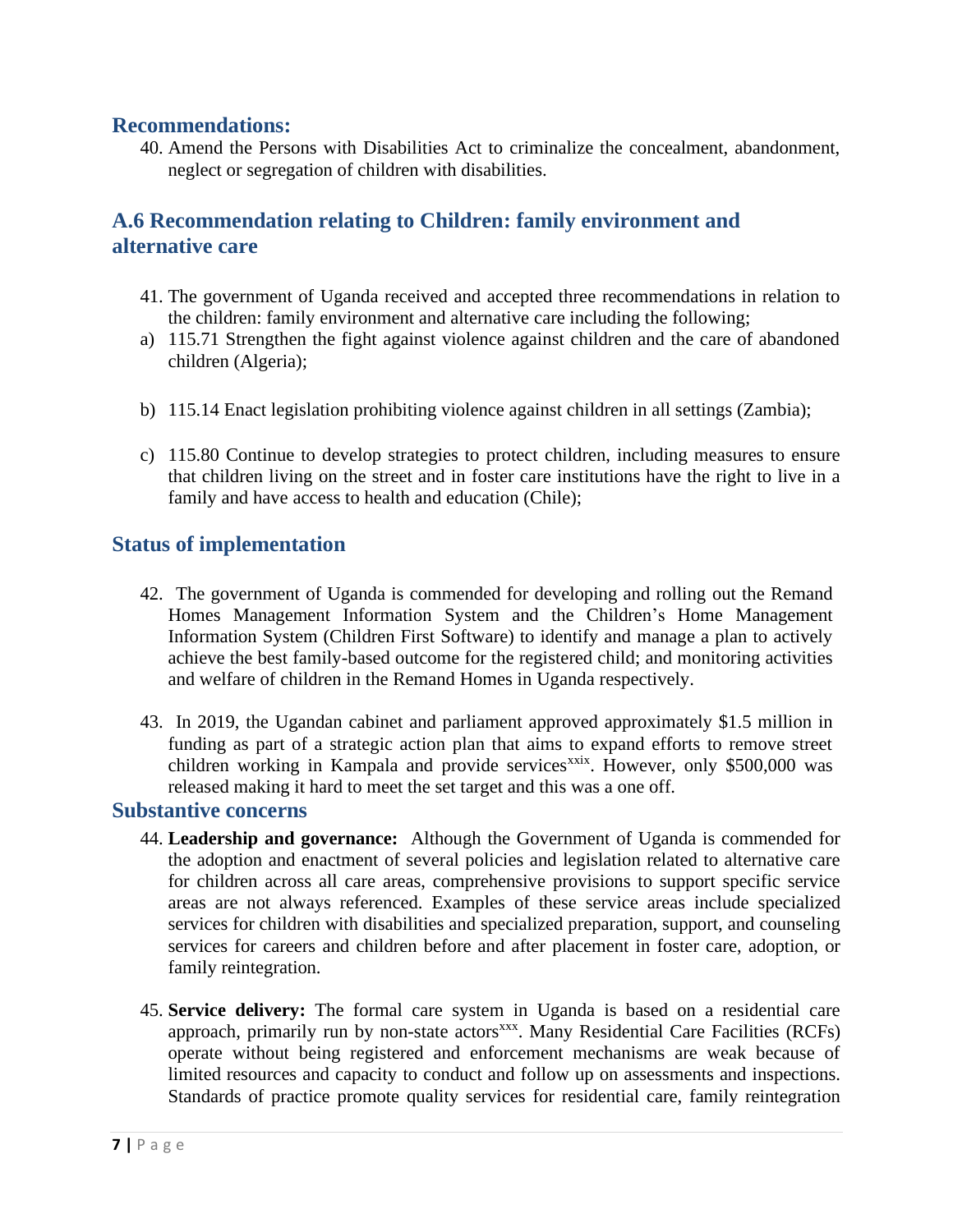and reunification, and some prevention services. However, these standards are not comprehensive nor are they used regularly to guide service delivery by state or non-state actors. Monitoring mechanisms are limited that would ensure the delivery of high-quality services.

- 46. **Workforce**: With the exception of Probation and Social Welfare Officers (PSWOs), the qualification and profiles of relevant staff involved in provision of alternative care services are not clearly defined across all areas of care. Training mechanisms to build the capacity and skills of relevant professionals involved in provision and monitoring of alternative care services are limited and are not institutionalized.
- 47. **Financing:** Funding remains a critical issue for alternative care for children in Uganda. As noted, government has not prioritized funding for alternative care and there are no specific budget lines related to alternative care at the central or district government level<sup>xxxi</sup>. Development partners and non-government actors remain the major sources of funding for alternative care initiatives in the country thereby limiting the sustainability of alternative care in the country.

### **Recommendations:**

- 48. Revise the National Framework for Alternative Care to ensure it is consistent with the UN Guidelines on Alternative Care, and strengthen the capacity of the national Alternative Care Implementation Unit (ACIU) to better lead, plan, implement, and monitor alternative care for children in Uganda.
- 49. Develop minimum quality standards for all alternative care for children services, ensuring better monitoring of service providers and scaling up the provision of family strengthening and support services to at-risk families.
- 50. Set clear qualifications and job profiles for all relevant cadres to ensure all areas of alternative care are addressed.
- 51. Develop and implement institutionalized in-service training mechanisms for relevant professionals involved in providing alternative care services.
- 52. Conduct a cost estimation exercise for all areas of alternative care, allocate funding for alternative care, and improve mechanisms to track the financial contributions made by private and development partners.

## **A.7: Recommendation relating Children: protection against exploitation**

- 53. Recommendations were made and accepted in relation to children's protection against exploitation including the following;
- a) 115.78 Strengthen programmes and plans to eradicate effectively child labour in the short term (Chile); **Source of position:** A/HRC/34/10 - Para. 115;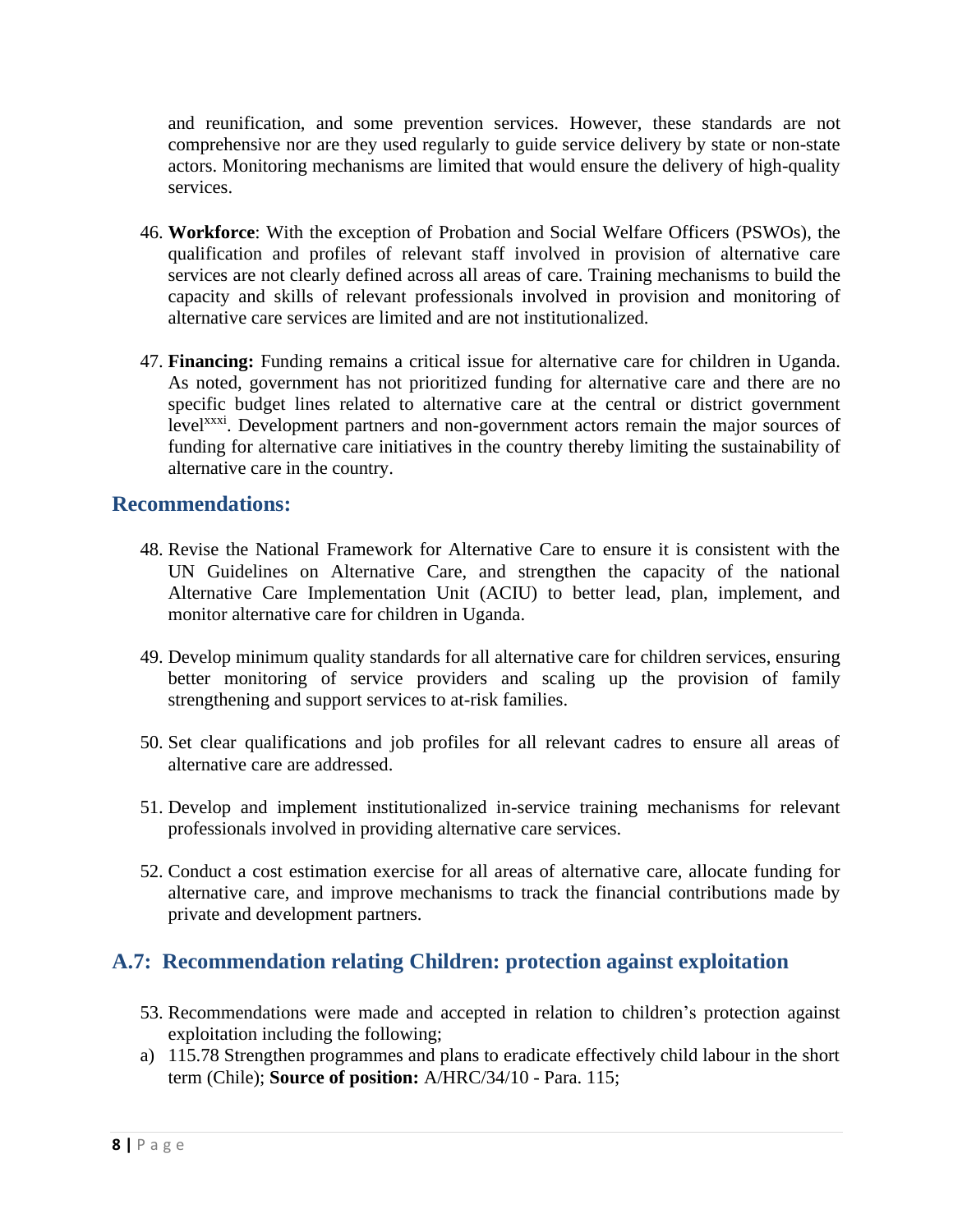b) 115.79 Strengthen efforts to ensure eradication of child labour by introducing penalties for violating the provisions on employing children and young persons (Maldives); **Source of position:** A/HRC/34/10 - Para. 115

### **Status of implementation:**

- 54. The government of Uganda has taken commendable steps including policy<sup>xxxii</sup> and legal reforms<sup>xxxiii</sup>, developed and implemented plans and programmes aimed at addressing child labour.
- 55. It is worth noting that Uganda became a Path finding country in September 2016, making a formal, public commitment to ending all forms of violence against children. Subsequently in 2019, the government through the Ministry of Gender, Labour and Social Development constituted a National Institutional Framework for Alliance in Uganda.
- 56. The government adopted a new National Action Plan for the Elimination of Child Labor 2020/2021- 2024/2025, National Action Plan for the Prevention of Trafficking in Persons in Uganda 2019-2024. The National Action Plan for Child Wellbeing (2016-2021) links to the five sustainable development goals of survival, development, protection, participation and implementation. In addition, the government approved funding to increase services to street children working in Kampala.
- 57. In the past four and half years, government has implemented programs funded by development agencies xxxiv

## **Substantive Concerns:**

- 58. Uganda is a signatory to ILO Convention 81 that requires labor inspection to be placed under the supervision and control of a central authority<sup>xxxv</sup>. However, coordination among the various agencies responsible for child labor law enforcement remains a challenge because Labor officers are under district government authority, rather than the Ministry of Gender Labour and Social Development<sup>xxxvixxxvii</sup>. The lack of a centralized supervisory authority over the Labour officers has affected the effective resourcing, systemic capacity building and supervision for the labour officers to do their work.
- 59. Inadequate staffing and budget allocation to district Labour officers. Although the Employment Act 2006, requires each district to appoint a substantive Labour officer, currently there are only 77 substantively appointed district labour officers out of 137 districts<sup>xxxviii</sup>. More all over, even the appointed labour officers do not have the capacity to effectively and efficiently exercise their mandate given that there are no specified qualifications for one to be appointed a labour officer despite the fact that the labour officers are also quaisi judicial officers<sup>xxxix</sup>. They are under equipped with no or meager budget allocations at the local government levels to facilitate their work<sup>xl</sup> thereby resulting into weak enforcement of the laws.
- 60. The Covid-19 pandemic hit us at a time when Uganda had more than 2,048,000 children aged between five years and 17 years engaged in child labour<sup>xli</sup>. In light of this, the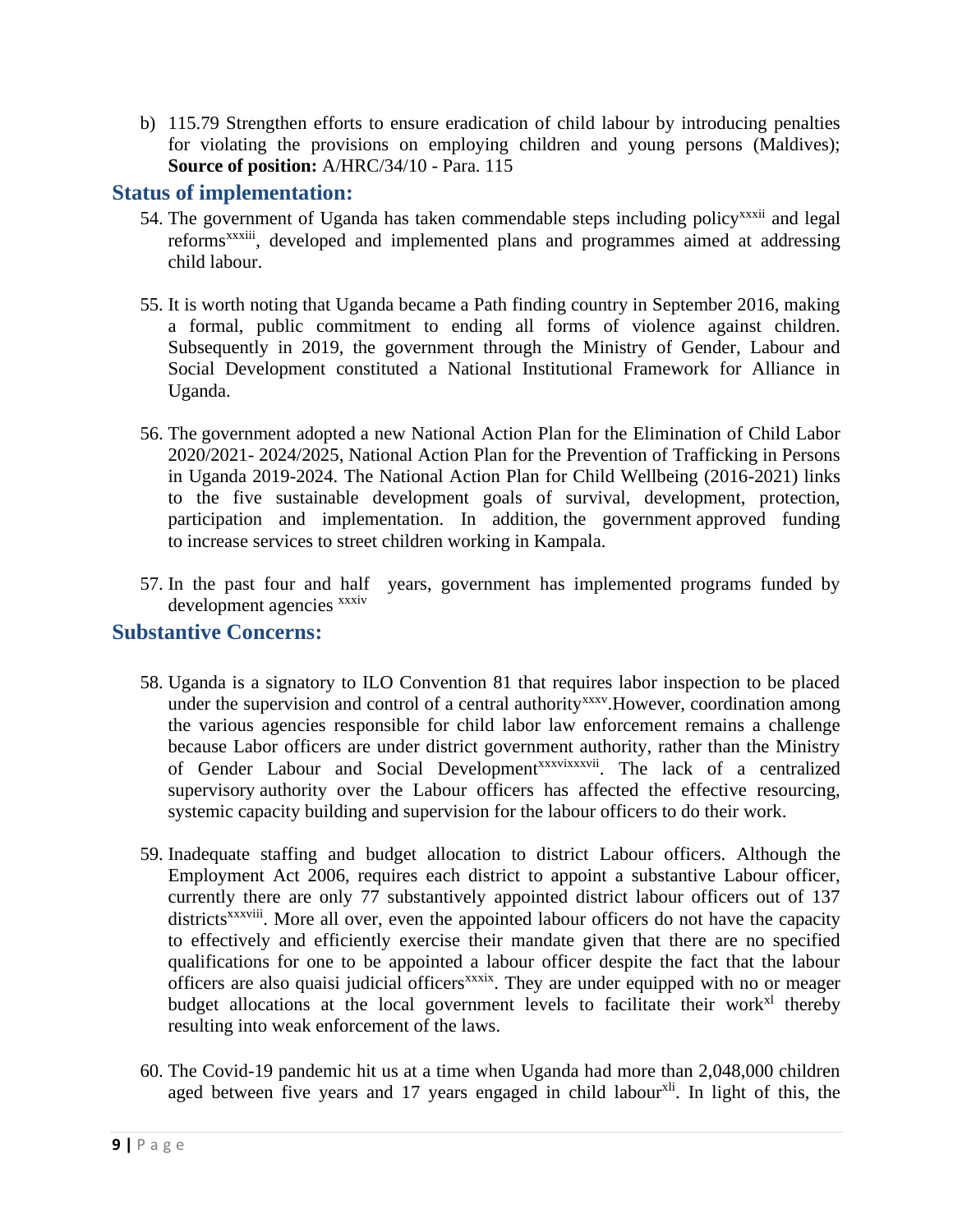Covid-19 pandemic and its immense impact on health, temporary school closures, rise in adult unemployment and loss of livelihoods has exacerbated child labour numbers<sup>xlii</sup> in Uganda and stolen the promise for a better future for Ugandan children. Education remains one of the most effective ways to combat child labour, but in the current situation, several children could be at risk of child labour in various sectors like agriculture where several activities like harvesting and planting are ongoing. The risk is further compounded by the limited access to virtual learning facilities and enabling home learning environments across the country.

### **Recommendations:**

- 61. Increase the number of labour officers per district and deliberately allocate resources to facilitate their mandate.
- 62. Develop clear qualifications for one to be appointed as a labour officer
- 63. Consider establishing a centralized supervisory authority over the labour officers.

## **A.8 Recommendations relating to Children: Juvenile justice**

- 64. Government received three recommendations in relation to Juvenile Justice including;
- a) 115.84 Prioritize implementation of the Child Justice Strategy and the National Diversion Guidelines for children in the criminal justice system (South Africa);
- b) 116.17 Strengthen the juvenile justice system, in particular by ensuring the designation of specialized courts and judges, which would apply procedures that take into account the specific needs of children (Belgium);
- c) 115.85 Separate juveniles from adults in detention and rehabilitation centres (Zambia);

## **Status of Implementation:**

- 65. The government of Uganda took active steps in the implementation of these recommendations.
- 66. The government of Uganda adopted the Children (Amendment) Act 2016 which provides for children access to justice through the criminal and civil justice systems, whether as witnesses, victims or in conflict with the law.
- 67. The government of Uganda approved and rolled out the Children Diversion Guidelines for Police Officers, 2019<sup>xliii</sup>. The Justice Law and Order Sector (JLOS) during this period put emphasis on the use of non-custodial sentences and diversion of criminal cases involving child offenders. For instance, in 2019 a total of 6,332 divertible cases were received, of which 4,824 were diverted hence a national diversion rate of  $76.2\%$ <sup>xliv</sup> as compared to the 73.5% rate registered in 2017/18.
- 68. For the past four and half years, the government is commended for the increased proportion of JLOS service points offering child friendly services from 52% in 2016 to 72% in 2019<sup>xlv</sup>. For instance, a Children's room has been designated and was officially launched at the Office of the Directorate of Public Prosecutions ODPP headquarters.

#### **Substantive concerns:**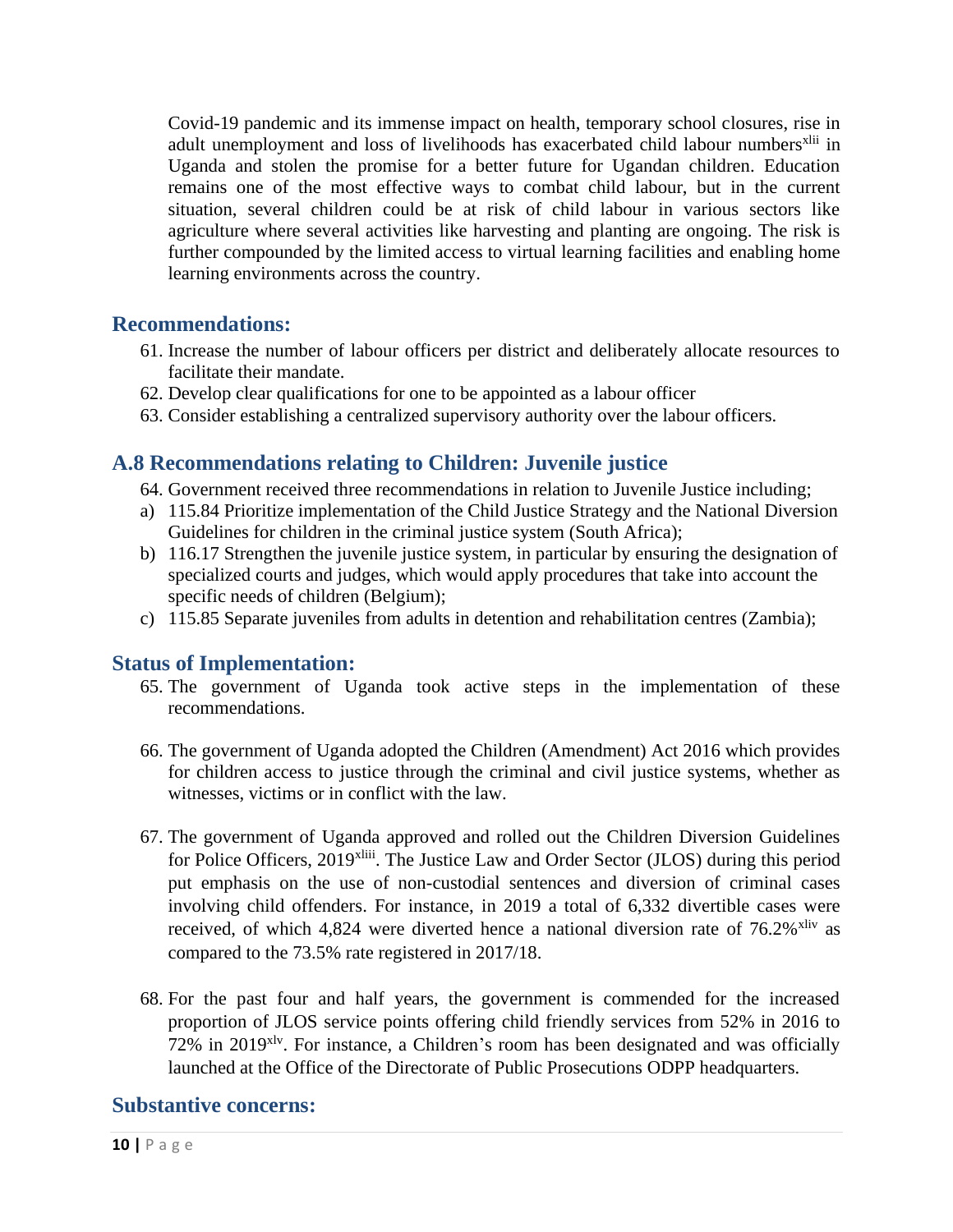- 69. **Absence of Juvenile cells at Police stations**; while the government has taken measures to ensure that juveniles in custodial sentencing are separated from adults, there are still challenges. Children in conflict with the law continue to be detained in the same police cells with adults due to lack of juvenile cells at police stations.
- 70. **Rehabilitation centers and remand homes are insufficient**: Uganda has one rehabilitation center at Kampiringisa and seven regional remand homes (Naguru, Fort Portal, Arua, Gulu, Mbale, Kabale and Masindi). Each remand home serves more than four districts with different courts of law within their territorial jurisdiction. This defies juveniles' right to be detained by Court in a remand home that is within the Court's jurisdiction. Masindi regional remand home, for example, caters for Courts in Masindi, Kiryandongo, Hoima, Bullisa, Buseruka, Kyangwali, Biiso, and Kagadi among others. Most of these courts are very far from the remand home, and these distances affect juvenile justice. It has been noted that the remand homes are poorly facilitated and overcrowded, children are subjected to corporal punishment, and that the care takers may not ably take care of their emotional needs thereby defying the primary objective of being in a remand home, namely rehabilitation<sup>xlvi</sup>.
- 71. **Underfunding and limited rehabilitation services**. The Kampiringisa National Rehabilitation Centre, where many children in contact with the law are committed to, is under resourced and has limited provisions for counseling and reintegration of children back to their communities<sup>xlvii</sup>. In addition, Refugee children in contact with the law face additional challenges, including lack of translation services or fear of discrimination in the justice system.

## **Recommendations:**

- 72. Government should develop a long-term financing strategy of setting up regional based rehabilitation centers
- 73. Review and Amend the Police Act to provide for mandatory designation of juvenile cells at police stations.

# **SECTION B: OTHER GENERAL IMPLEMENTATON ISSUES**

## **B.1: Absence of implementation framework for the Children Act as Amended 2016**

74. While the government amended and adopted the Children Act 2016 which is a progressive legislation, to date, government has not developed regulations and implementation guidelines to assist and guide the implementing and enforcing agencies in the actualization of the provision of the Act. This absence of these implementation frameworks hinders the attainment of the aspirations of the Act.

#### **Recommendation:**

75. Develop and adopt regulations and guidelines for Children (Amendment) Act 2016

## **B.2: Child Trafficking**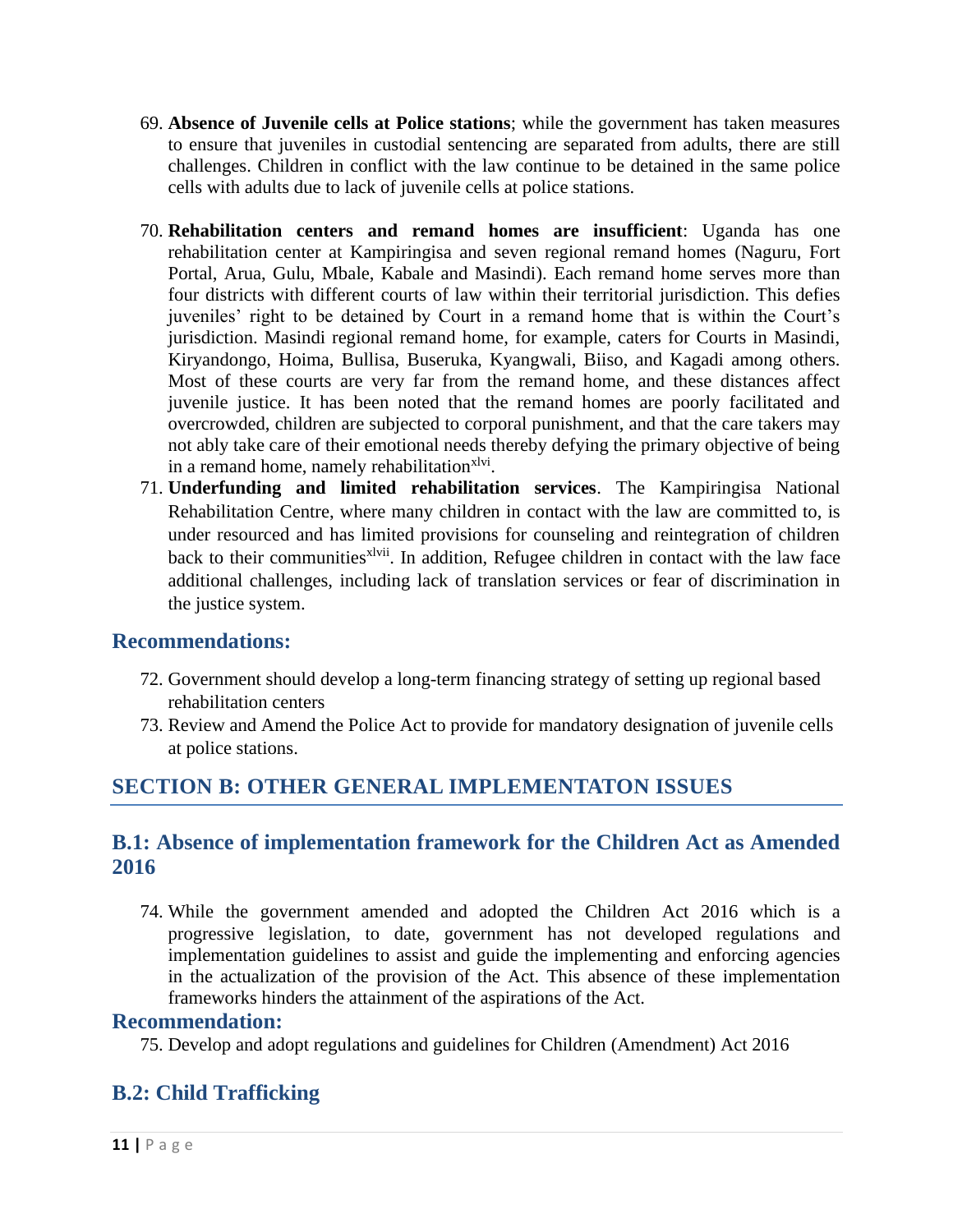76. Uganda remained a source, transit and destination country for children trafficked for various exploitive purposes, including labour and sexual exploitation<sup>xlviii</sup>.Internal child trafficking is estimated to be the most significant form of trafficking in the country; typically characterized by trafficking of children, especially girls, from poor rural areas to urban areas<sup>xlix</sup>. In 2017<sup>1</sup>, all the registered internal trafficking in persons reports involved children, in 2018<sup>li</sup>, 79.3% cases of internal trafficking in person involved children, while in 2020 children still were the majority at 76% of internal trafficking in person<sup>lii</sup>.

### **Substantive concerns**

- 77. While the Government of Uganda is commended for the steps taken during this period<sup>liii.</sup> protection of victims as principle witnesses remain lacking. The Witness Protection Bill has since remained in parliament since 2015.
- 78. There are no government owned protection centers for child victims of trafficking in persons. All the existing protection centers are owned and operated by nongovernmental organizations. The government's indirect delegation of this responsibility questions the sustainability of the protection services which the Prevention of Trafficking in Persons Act clearly stipulates.
- 79. There is severe underfunding and understaffing of the Coordination Office for Prevention of Trafficking in Persons (COPTIP) which inhibits efforts to coordinate and combat trafficking nationally<sup>liv</sup>;
- 80. Limited budget allocation to the newly created Anti-Trafficking in Persons Department of the Uganda Police Force which inhibits expeditious comprehensive investigations of the registered cases of TIP. As a result, systematic procedures and efforts required for referral, assistance and protection of victims as well as prevention of the crime continue to be lacking.

## **Recommendations:**

- 81. Ratify and fully domesticate the Palermo Protocol to afford more localized protection mechanisms for victims of TIP.
- 82. Increase funding and staffing for the Coordination Office on trafficking in Person and the newly created Anti-Trafficking in Persons Department of the Uganda Police Force to effectively manage the crime.
- 83. Establish government owned and financed protective services for victims including temporary shelters.
- 84. Expedite the process of passing the Witness Protection Bill

i , which provides that: "where no parents, legal guardians or close relatives can be found, the child [refugee or asylum seeker] shall be accorded the same protection as any other child pemanently or temporarily deprived of his family environment for any reason."

ii Uganda Demographic Household Survey report 2011

iii Uganda Demographic Household Survey 2016/2017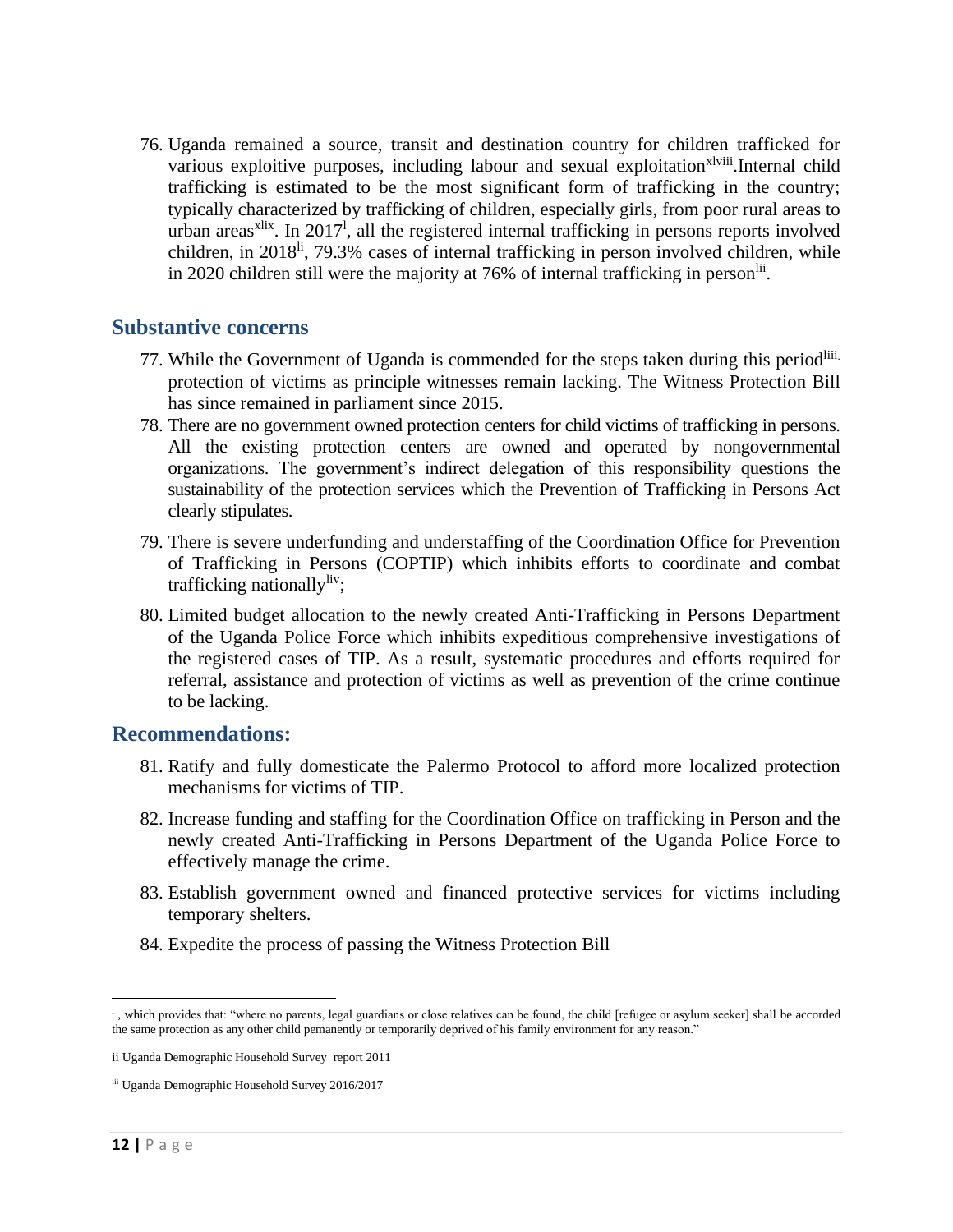v

vi Convention on the Rights of the Child (CRC)

vii African Charter on the Rights and Welfare of the Child

viii Article 2.1, 3 and 2.1, respectively.

ix UNHCR (2019) Outcome document of the Ministerial Conference on the Eradication of Statelessness in the Great Lakes Region, available at <https://data2.unhcr.org/en/documents/details/69687>

x TIGRANNA ZAKARYAN: REPORT ON CITIZENSHIP LAW:UGANDA May 2019, available at

[https://cadmus.eui.eu/bitstream/handle/1814/62485/RSCAS\\_GLOBALCIT\\_CR\\_2019\\_05.pdf?sequence=1&isAllowed=y](https://cadmus.eui.eu/bitstream/handle/1814/62485/RSCAS_GLOBALCIT_CR_2019_05.pdf?sequence=1&isAllowed=y) Accessed on 8th July 2021

xi UN General Assembly, *Convention Relating to the Status of Stateless Persons*, 28 September 1954, United Nations, Treaty Series, vol. 360, p. 117, available at[: https://www.refworld.org/docid/3ae6b3840.html](https://www.refworld.org/docid/3ae6b3840.html)

xii UN General Assembly, Convention on the Reduction of Statelessness, 30 August 1961, United Nations, Treaty Series, vol. 989, p. 175, available a[t https://www.unhcr.org/ibelong/wp-content/uploads/1961-Convention-on-the-reduction-of-Statelessness\\_ENG.pdf](https://www.unhcr.org/ibelong/wp-content/uploads/1961-Convention-on-the-reduction-of-Statelessness_ENG.pdf)

xiii UN General Assembly, Convention on the Reduction of Statelessness, 30 August 1961, United Nations, Treaty Series, vol. 989, p. 175, available [athttps://www.unhcr.org/ibelong/wp-content/uploads/1961-Convention-on-the-reduction-of-Statelessness\\_ENG.pdf](https://www.unhcr.org/ibelong/wp-content/uploads/1961-Convention-on-the-reduction-of-Statelessness_ENG.pdf)

xiv Regional Treaties, Agreements, Declarations and Related, Action Plan of the International Conference on the Great Lakes Region (ICGLR) On *theEradication of Statelessness 2017-2019*, October 2017, available at <https://data2.unhcr.org/en/documents/details/62888>

xv Initiative for Social and Economic Rights (ISER) 2019, "Status of Implementation of SDG 4 on Education:Is Uganda on Track?" p. 38 & 75. Available at [https://www.iser-uganda.org/images/downloads/Status\\_of\\_Implementation\\_of\\_SDG\\_4\\_on\\_Education\\_Is\\_Uganda\\_on\\_Track](https://www.iser-uganda.org/images/downloads/Status_of_Implementation_of_SDG_4_on_Education_Is_Uganda_on_Track.pdf) xvi Ibid

xvii Ibid

xviii The National Household Survey 2016/17

xix Ministry of Education and Sports

xx The Education (Pre-primary, Primary and Post-Primary) Act of 2008; The Business, Technical, Vocational Education and Training (BTVET) Act 200

 $xxi$  Section 10(3) (c) of the Education Act concerns the education of school-leavers

xxii Ministry of Education and Sports Ministerial Policy Statement 2017

xxiii Ministry of Education and Sports, Concept note on Formulation of a National Policy on Private Provision of Education in Uganda, 2019

xxiv Ibid

xxv Ibid

xxvi Children Act as Amended 2016

xxvii Ministry of Gender, Labour and Social Development: Uganda Violence Against Children Survey August 2018

xxviii Ibid

xxix Issa, Hafitha.Cabinet Approves UGX 5.8 Billion for Removal, Rehabilitation of Street Kids. Uganda Radio Network. October 22, 2019. https://ugandaradionetwork.net/story/cabinet-approves-ugx-5-4-billion-for-removal-rehabilitation-of-street-kids

xxx MEASURE Evaluation team at the University of North Calorina at Chapel Hill -Assessing Alternative Care for Children in Uganda 2018

xxxi MEASURE Evaluation team at the University of North Calorina at Chapel Hill -Assessing Alternative Care for Children in Uganda 2018

xxxii The National Child policy 2020

xxxiii The Prevention of Trafficking in Persons Regulations Statutory Instruments supplement 2019.No. 11: Children Act as Amended 2016

xxxiv A combating Child Labour in Tobacco growing 2013-2021<sup>xxxiv</sup> funded by Eliminating Child Labor in Tobacco Growing Foundation (ECLT)-In 2019, the project had prevented and withdrawn 2,800 children from engaging in child labor and reached 3,400 households through livelihood and literacy programs<sup>xxxiv</sup>. Realizing Livelihood Improvement Through Savings and Education 2019–2021 program<sup>xxxiv</sup>

iv <https://www.unicef.org/uganda/stories/recording-births-ugandas-remote-villages>